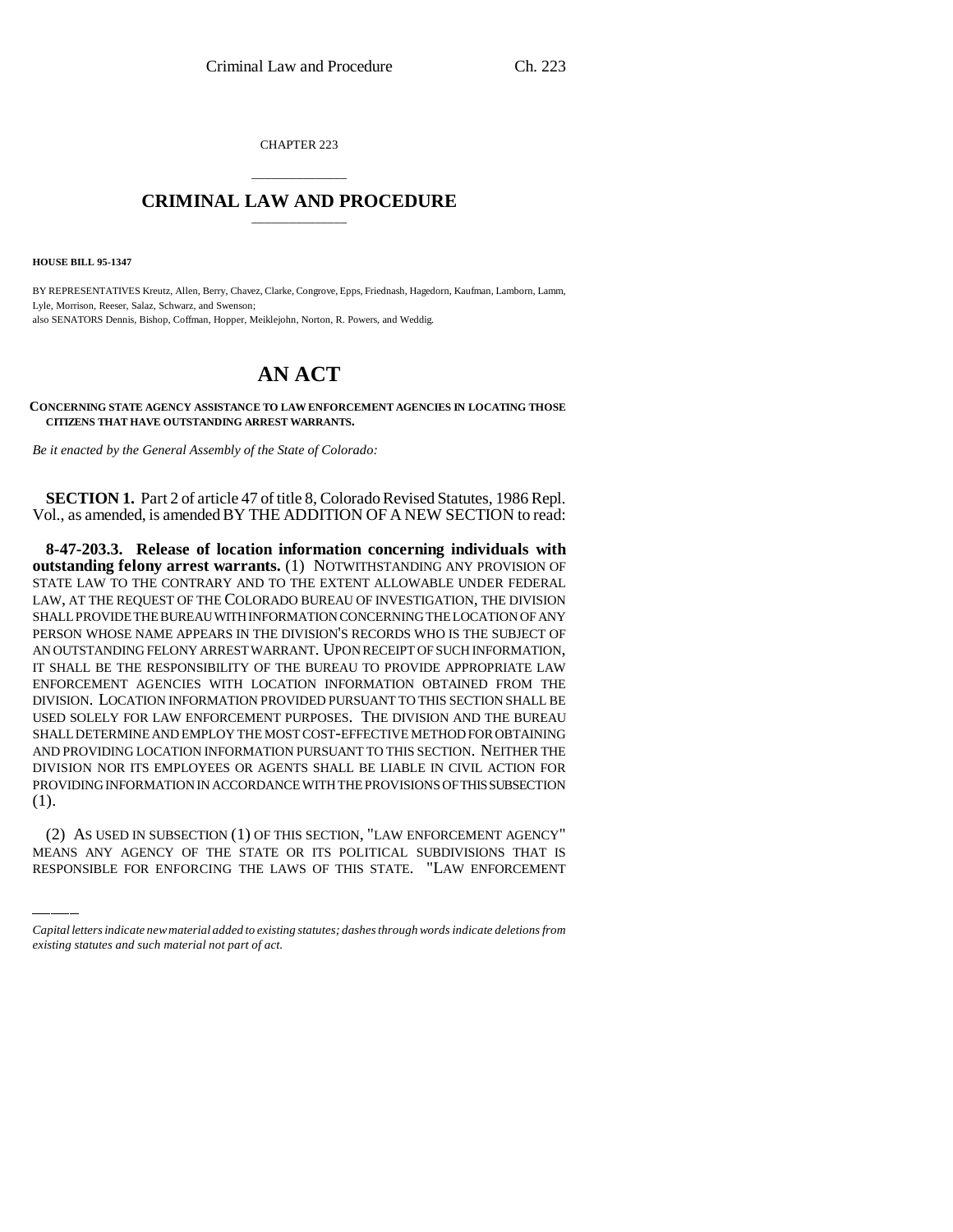AGENCY" INCLUDES BUT IS NOT LIMITED TO ANY POLICE DEPARTMENT, SHERIFF'S DEPARTMENT, DISTRICT ATTORNEY'S OFFICE, THE OFFICE OF THE STATE ATTORNEY GENERAL, AND THE COLORADO BUREAU OF INVESTIGATION.

**SECTION 2.** Article 72 of title 8, Colorado Revised Statutes, 1986 Repl. Vol., as amended, is amended BY THE ADDITION OF A NEW SECTION to read:

**8-72-111. Release of location information concerning individuals with outstanding felony arrest warrants.** (1) NOTWITHSTANDING ANY PROVISION OF STATE LAW TO THE CONTRARY AND TO THE EXTENT ALLOWABLE UNDER FEDERAL LAW, AT THE REQUEST OF THE COLORADO BUREAU OF INVESTIGATION, THE DIVISION SHALL PROVIDE THE BUREAU WITH INFORMATION CONCERNING THE LOCATION OF ANY PERSON WHOSE NAME APPEARS IN THE DIVISION'S RECORDS WHO IS THE SUBJECT OF AN OUTSTANDING FELONY ARREST WARRANT. UPON RECEIPT OF SUCH INFORMATION, IT SHALL BE THE RESPONSIBILITY OF THE BUREAU TO PROVIDE APPROPRIATE LAW ENFORCEMENT AGENCIES WITH LOCATION INFORMATION OBTAINED FROM THE DIVISION. LOCATION INFORMATION PROVIDED PURSUANT TO THIS SECTION SHALL BE USED SOLELY FOR LAW ENFORCEMENT PURPOSES. THE DIVISION AND THE BUREAU SHALL DETERMINE AND EMPLOY THE MOST COST-EFFECTIVE METHOD FOR OBTAINING AND PROVIDING LOCATION INFORMATION PURSUANT TO THIS SECTION. NEITHER THE DIVISION NOR ITS EMPLOYEES OR AGENTS SHALL BE LIABLE IN CIVIL ACTION FOR PROVIDING INFORMATION IN ACCORDANCE WITH THE PROVISIONS OF THIS SUBSECTION (1).

(2) AS USED IN SUBSECTION (1) OF THIS SECTION, "LAW ENFORCEMENT AGENCY" MEANS ANY AGENCY OF THE STATE OR ITS POLITICAL SUBDIVISIONS THAT IS RESPONSIBLE FOR ENFORCING THE LAWS OF THIS STATE. "LAW ENFORCEMENT AGENCY" INCLUDES BUT IS NOT LIMITED TO ANY POLICE DEPARTMENT, SHERIFF'S DEPARTMENT, DISTRICT ATTORNEY'S OFFICE, THE OFFICE OF THE STATE ATTORNEY GENERAL, AND THE COLORADO BUREAU OF INVESTIGATION.

**SECTION 3.** 24-50-127, Colorado Revised Statutes, 1988 Repl. Vol., is amended to read:

**24-50-127. Employee records - release of location information concerning individuals with outstanding felony arrest warrants - state personnel director's duties.** (1) The state personnel director shall maintain full records of the proceedings of the board, the examination record of every candidate, and the employment record of every employee. In addition, the state personnel director shall establish and maintain a personnel data inventory of all employees in the personnel system, which inventory shall contain such items as education, training, skills, and other pertinent data. The state personnel director shall make available such data to department heads for the most efficient utilization of the state's manpower.

(2) (a) NOTWITHSTANDING ANY PROVISION OF STATE LAW TO THE CONTRARY AND TO THE EXTENT ALLOWABLE UNDER FEDERAL LAW, AT THE REQUEST OF THE COLORADO BUREAU OF INVESTIGATION, THE STATE PERSONNEL DIRECTOR OR THE DIRECTOR'S DESIGNEE SHALL PROVIDE THE BUREAU WITH INFORMATION CONCERNING THE LOCATION OF ANY PERSON WHOSE NAME APPEARS IN THE DIVISION'S RECORDS WHO IS THE SUBJECT OF AN OUTSTANDING FELONY ARREST WARRANT. UPON RECEIPT OF SUCH INFORMATION, IT SHALL BE THE RESPONSIBILITY OF THE BUREAU TO PROVIDE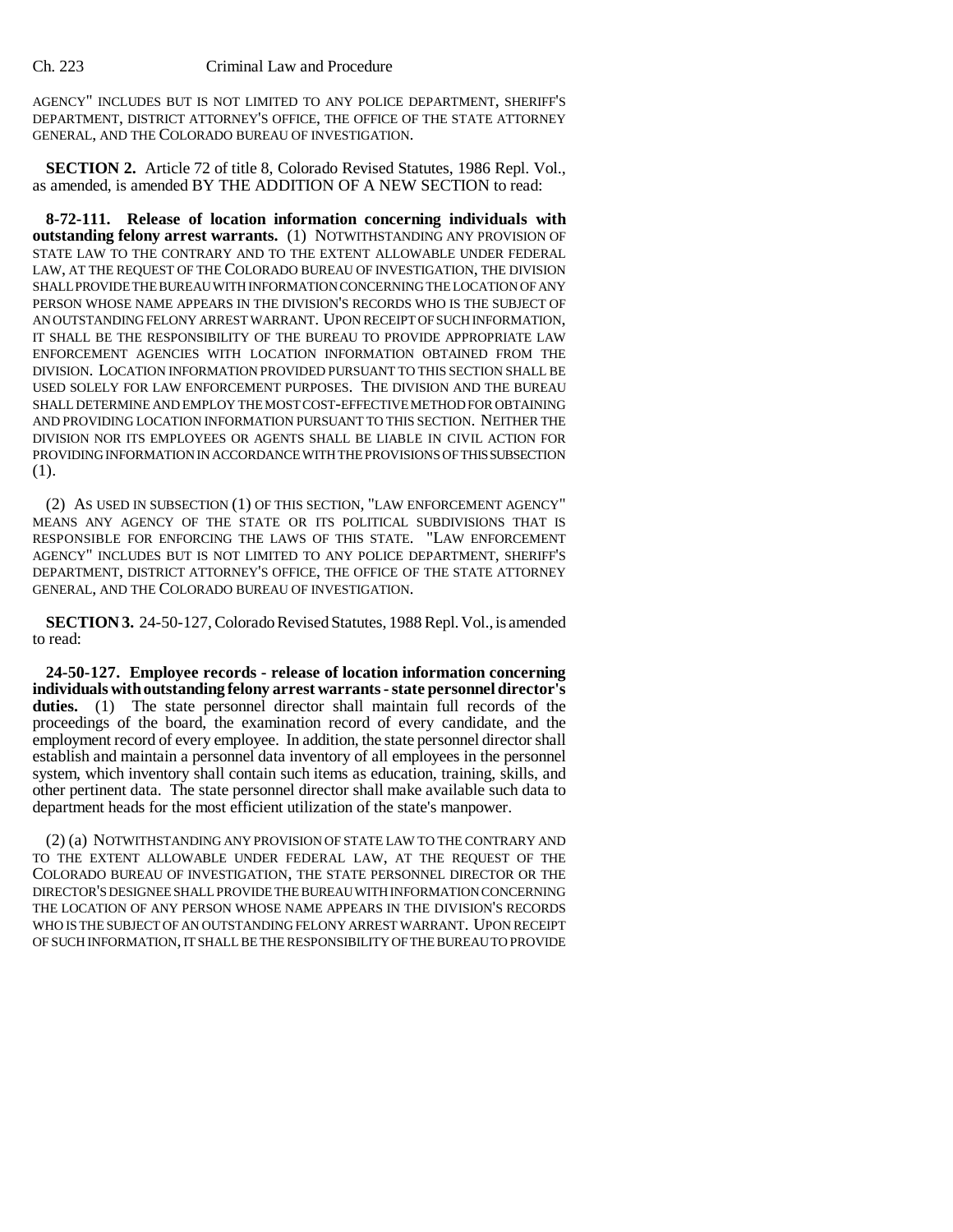APPROPRIATE LAW ENFORCEMENT AGENCIES WITH LOCATION INFORMATION OBTAINED FROM THE DIVISION. LOCATION INFORMATION PROVIDED PURSUANT TO THIS SECTION SHALL BE USED SOLELY FOR LAW ENFORCEMENT PURPOSES. THE STATE PERSONNEL DIRECTOR OR THE DIRECTOR'S DESIGNEE AND THE BUREAU SHALL DETERMINE AND EMPLOY THE MOST COST-EFFECTIVE METHOD FOR OBTAINING AND PROVIDING LOCATION INFORMATION PURSUANT TO THIS SECTION. NEITHER THE STATE PERSONNEL DIRECTOR, THE DIRECTOR'S DESIGNEE, NOR THE DIVISION'S EMPLOYEES OR AGENTS SHALL BE LIABLE IN CIVIL ACTION FOR PROVIDING INFORMATION IN ACCORDANCE WITH THE PROVISIONS OF THIS PARAGRAPH (a).

(b) AS USED IN PARAGRAPH (a) OF THIS SUBSECTION (2), "LAW ENFORCEMENT AGENCY" MEANS ANY AGENCY OF THE STATE OR ITS POLITICAL SUBDIVISIONS THAT IS RESPONSIBLE FOR ENFORCING THE LAWS OF THIS STATE. "LAW ENFORCEMENT AGENCY" INCLUDES BUT IS NOT LIMITED TO ANY POLICE DEPARTMENT, SHERIFF'S DEPARTMENT, DISTRICT ATTORNEY'S OFFICE, THE OFFICE OF THE STATE ATTORNEY GENERAL, AND THE COLORADO BUREAU OF INVESTIGATION.

**SECTION 4.** 26-1-114 (3) (a), Colorado Revised Statutes, 1989 Repl. Vol., is amended to read:

**26-1-114. Records confidential - authorization to obtain records of assets release of location information to law enforcement agencies - outstanding felony arrest warrants.** (3) (a) (I) EXCEPT AS PROVIDED IN SUBPARAGRAPHS (II) AND (III) OF THIS PARAGRAPH  $(a)$ , it is unlawful except for purposes directly connected with the administration of public assistance and welfare and in accordance with this paragraph (a) and paragraphs (b) and (c) of this subsection (3) and with the rules and regulations of the state department, for any person to solicit, disclose, or make use of or to authorize, knowingly permit, participate in, or acquiesce in the use of any lists or names of or any information concerning persons applying for or receiving public assistance and welfare directly or indirectly derived from the records, papers, files, or communications of the state or county departments or subdivisions or agencies thereof or acquired in the course of the performance of official duties. No financial institution or insurance company which THAT provides the data, whether confidential or not, required by the state department, in accordance with the provisions of this subsection (3), shall be liable for the provision of the data to the state department nor for any use made thereof by the state department.

(II) THE INFORMATION DESCRIBED IN SUBPARAGRAPH (I) OF THIS PARAGRAPH (a) MAY BE DISCLOSED FOR PURPOSES DIRECTLY CONNECTED WITH THE ADMINISTRATION OF PUBLIC ASSISTANCE AND WELFARE AND IN ACCORDANCE WITH THIS PARAGRAPH (a) AND PARAGRAPHS (b) AND (c) OF THIS SUBSECTION (3) AND WITH THE RULES AND REGULATIONS OF THE STATE DEPARTMENT.

(III) (A) NOTWITHSTANDING ANY PROVISION OF STATE LAW TO THE CONTRARY AND TO THE EXTENT ALLOWABLE UNDER FEDERAL LAW, AT THE REQUEST OF THE COLORADO BUREAU OF INVESTIGATION, THE STATE DEPARTMENT SHALL PROVIDE THE BUREAU WITH INFORMATION CONCERNING THE LOCATION OF ANY PERSON WHOSE NAME APPEARS IN THE DEPARTMENT'S RECORDS WHO IS THE SUBJECT OF AN OUTSTANDING FELONY ARREST WARRANT. UPON RECEIPT OF SUCH INFORMATION, IT SHALL BE THE RESPONSIBILITY OF THE BUREAU TO PROVIDE APPROPRIATE LAW ENFORCEMENT AGENCIES WITH LOCATION INFORMATION OBTAINED FROM THE STATE